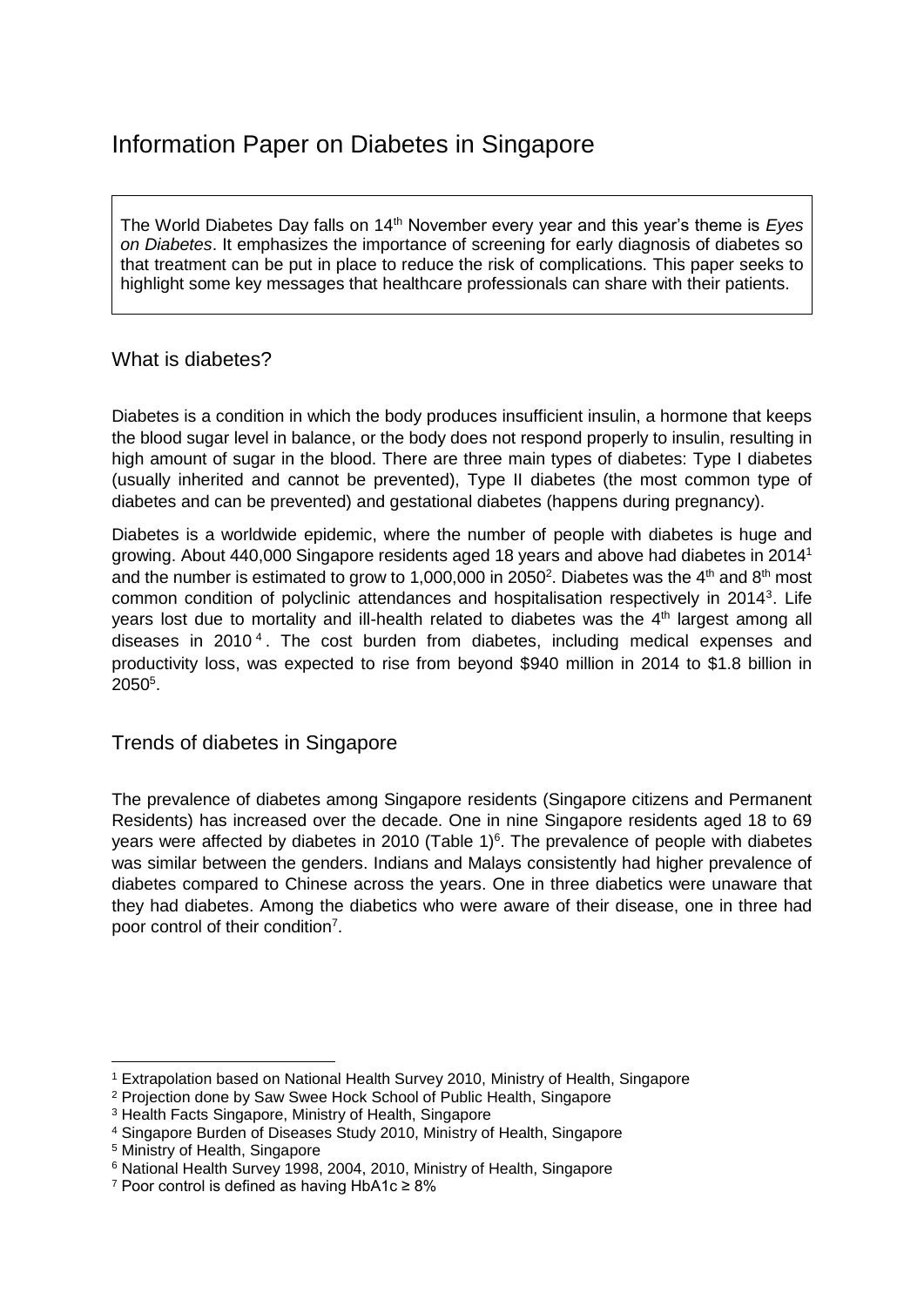| Year                | 1998 | 2004 | 2010 |  |  |  |
|---------------------|------|------|------|--|--|--|
| Total               | 9.0  | 8.2  | 11.3 |  |  |  |
| Age group           |      |      |      |  |  |  |
| $18 - 29$           | 0.8  | 0.5  | 1.0  |  |  |  |
| $30 - 39$           | 3.3  | 2.4  | 4.3  |  |  |  |
| $40 - 49$           | 9.6  | 7.9  | 12.1 |  |  |  |
| $50 - 59$           | 21.8 | 16.7 | 19.3 |  |  |  |
| $60 - 69$           | 32.4 | 28.7 | 29.1 |  |  |  |
| <b>Gender</b>       |      |      |      |  |  |  |
| Male                | 8.5  | 8.9  | 12.3 |  |  |  |
| Female              | 9.6  | 7.6  | 10.4 |  |  |  |
| <b>Ethnic group</b> |      |      |      |  |  |  |
| Chinese             | 8.0  | 7.1  | 9.7  |  |  |  |
| Malay               | 11.3 | 11.0 | 16.6 |  |  |  |
| Indian              | 15.8 | 15.3 | 17.2 |  |  |  |

*Table 1: Crude prevalence of diabetes (%) among Singapore residents aged 18 to 69 years*

The prevalence of impaired glucose tolerance (IGT) among Singapore residents remained between 12% and 15% over the decade (Table 2). The profile of those people with IGT was similar to those with diabetes. 1 in 3 people with IGT is estimated to develop diabetes in 8 years<sup>8</sup>.

*Table 2: Crude prevalence of IGT (%) among Singapore residents aged 18 to 69 years*

| Year                | 1998 | 2004 | 2010 |  |  |
|---------------------|------|------|------|--|--|
| Total               | 15.0 | 12.0 | 14.4 |  |  |
| Gender              |      |      |      |  |  |
| Male                | 14.9 | 11.1 | 13.5 |  |  |
| Female              | 15.2 | 12.9 | 15.2 |  |  |
| <b>Ethnic group</b> |      |      |      |  |  |
| Chinese             | 14.3 | 11.7 | 14.2 |  |  |
| Malay               | 20.2 | 13.7 | 14.6 |  |  |
| Indian              | 14.0 | 12.4 | 15.5 |  |  |

The high prevalence of diabetes is largely attributed to our ageing population as the risk of diabetes increases with age. However, Table 3 shows that even after accounting for Singapore's ageing population, the prevalence of diabetes in Singapore (10.5%) is higher than the world's average  $(8.8\%)^9$ .

**.** 

<sup>8</sup> Wong MS et al. The Singapore impaired glucose tolerance follow-up study. *Diabetes Care* 2003; 26:3024-3030

<sup>&</sup>lt;sup>9</sup> IDF Diabetes Atlas, 7<sup>th</sup> Edition, 2015, International Diabetes Federation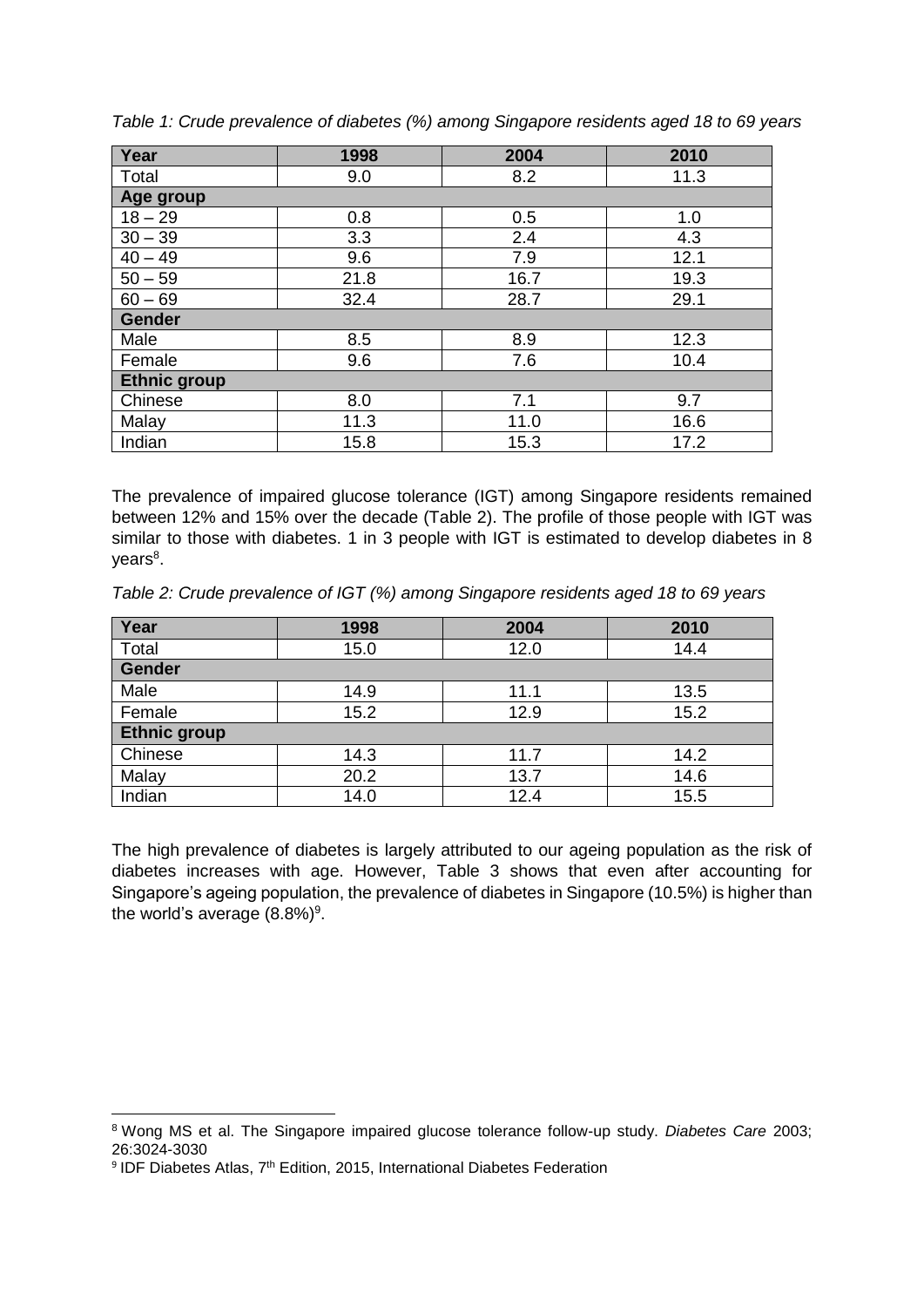| <b>Prevalence</b>                       | <b>Crude</b> | Age-adjusted |  |  |  |
|-----------------------------------------|--------------|--------------|--|--|--|
| World                                   | 8.8          | 8.8          |  |  |  |
| North America and Caribbean             | 12.9         | 11.5         |  |  |  |
| South and Central America               | 9.4          | 9.6          |  |  |  |
| <b>Western Pacific</b>                  | 9.3          | 8.8          |  |  |  |
| Middle East and North Africa            | 9.1          | 10.7         |  |  |  |
| Europe                                  | 9.1          | 7.3          |  |  |  |
| South East Asia                         | 8.5          | 9.1          |  |  |  |
| Africa                                  | 3.2          | 3.8          |  |  |  |
| <b>Countries within South East Asia</b> |              |              |  |  |  |
| Malaysia                                | 16.6         | 17.9         |  |  |  |
| <b>Brunei</b>                           | 12.9         | 13.7         |  |  |  |
| <b>Singapore</b>                        | 12.8         | 10.5         |  |  |  |
| China                                   | 10.6         | 9.8          |  |  |  |
| Hong Kong                               | 10.2         | 8.0          |  |  |  |
| Taiwan                                  | 10.0         | 8.4          |  |  |  |
| India                                   | 8.7          | 9.3          |  |  |  |
| Korea                                   | 8.7          | 7.2          |  |  |  |
| Japan                                   | 7.6          | 5.7          |  |  |  |
| Myanmar                                 | 6.5          | 6.8          |  |  |  |
| Indonesia                               | 6.2          | 6.5          |  |  |  |
| Philippines                             | 6.1          | 6.9          |  |  |  |
| Vietnam                                 | 5.6          | 6.0          |  |  |  |

*Table 3: International comparison on prevalence of diabetes (%) among the residents aged 20 to 79 years*

Rising obesity is also a significant contributor to the rise in diabetes prevalence (Table 4)<sup>6</sup>.

*Table 4: Crude prevalence of obesity (%) among Singapore residents aged 18 to 69 years*

| Year                | 1998 | 2004 | 2010 |  |  |
|---------------------|------|------|------|--|--|
| Total               | 6.0  | 6.9  | 10.8 |  |  |
| Gender              |      |      |      |  |  |
| Male                | 5.3  | 6.4  | 12.1 |  |  |
| Female              | 6.7  | 7.3  | 9.5  |  |  |
| <b>Ethnic group</b> |      |      |      |  |  |
| Chinese             | 3.8  | 4.2  | 7.9  |  |  |
| Malay               | 16.2 | 19.1 | 24.0 |  |  |
| Indian              | 12.2 | 13.4 | 16.9 |  |  |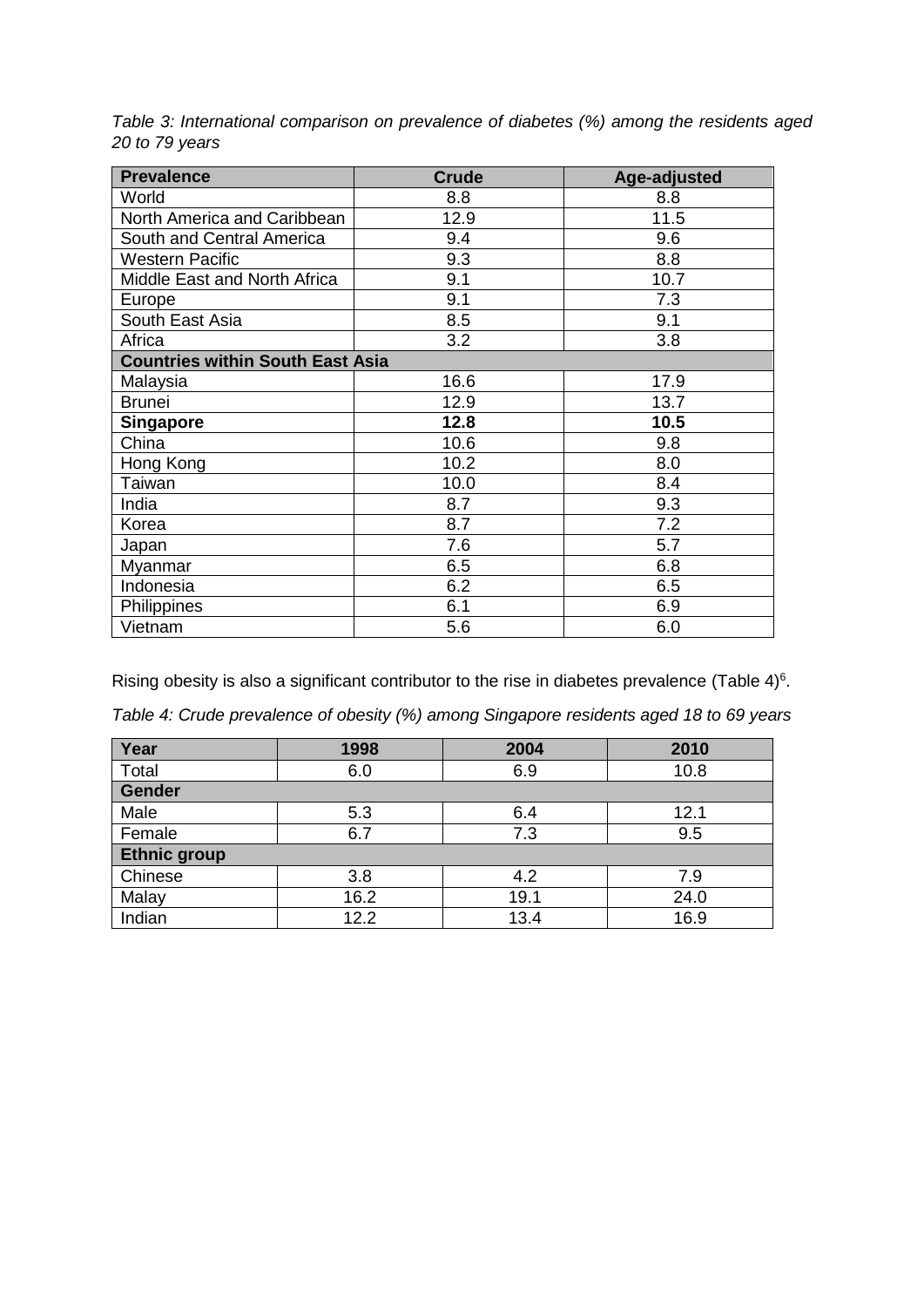## Complications of diabetes

Although diabetes is not fatal in the short term, undiagnosed diabetes or poorly controlled diabetes can eventually lead to disabilities and diseases, compromising the quality of life of individuals and their caregivers. The progression to these complications is quickened when diabetes is poorly controlled. Some diseases related to diabetes can also lead to premature death and disability.

Every year in Singapore,

- 2 in 3 new kidney failure cases were due to diabetes.
- 1 in 2 people who had a heart attack had co-existing diabetes; and
- $\bullet$  2 in 5 people who had stroke had co-existing diabetes<sup>10</sup>.

Tips to prevent diabetes or delay diabetic-related complications

- **Be aware.** Know your risk and screen for diabetes.
- **Eat right.** Eat in moderation, choose more whole-grains, fruits and vegetables, and reduce intake of sugar and saturated  $fat<sup>11</sup>$ .
- **Adopt an active lifestyle.** Stay fit by engaging in at least 150 minutes of physical activity weekly<sup>12</sup>.
- **Take Control.** Aim for a healthy weight and have regular check-ups with your family doctor.
- **Do not smoke.** Smoking worsens the narrowing of blood vessels, reducing blood flow to many organs which can lead to serious complications.
- **Limit alcohol intake.** Alcohol interferes with the meal plan and blood glucose control.

1

<sup>10</sup> National Registry of Diseases Office, Singapore

<sup>11</sup> My Healthy Plate, Health Promotion Board, Singapore

<sup>12</sup> Diabetes Toolkit, American Medical Association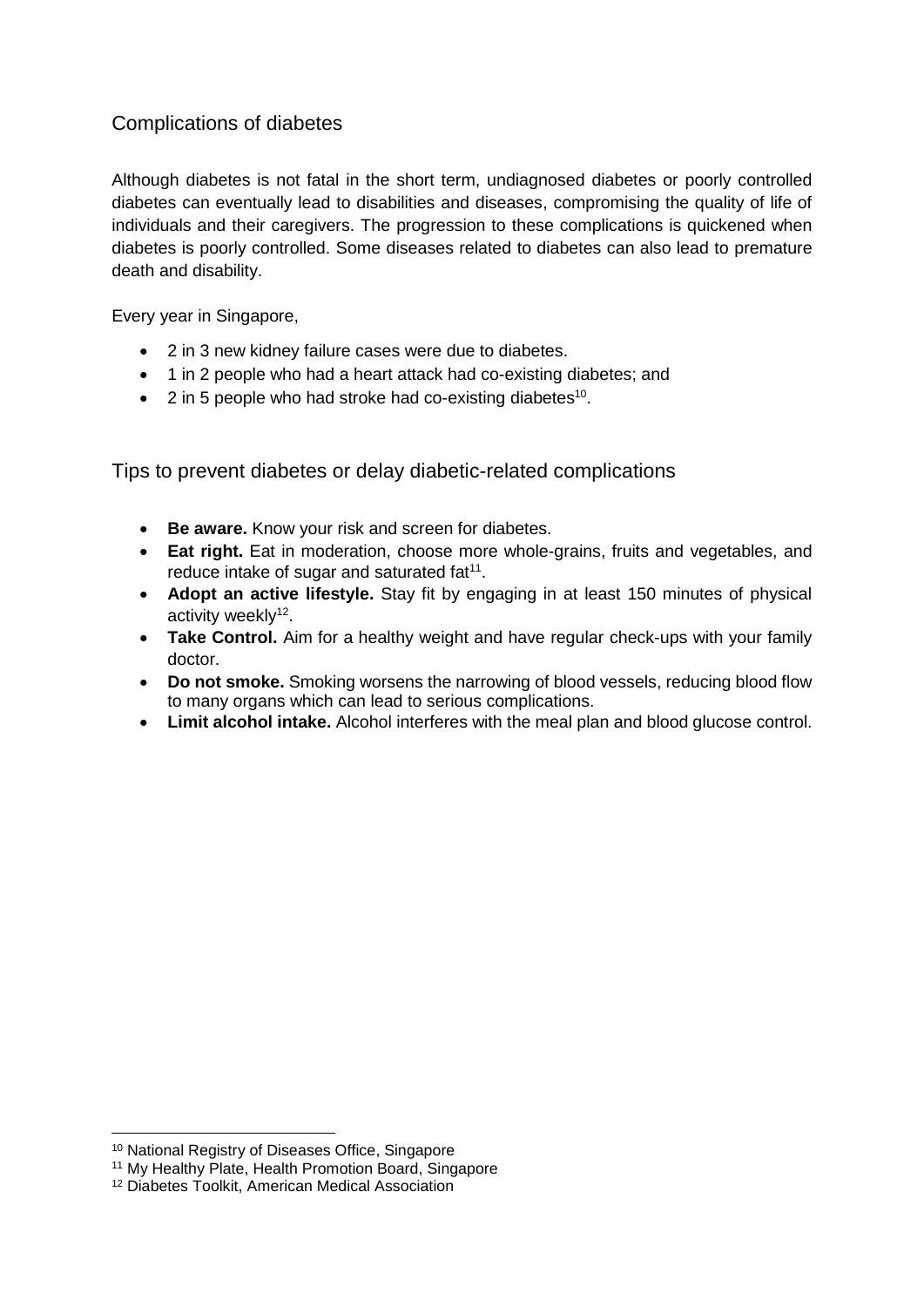

What are the risk factors and common symptoms of diabetes?

Risk factors of diabetes are<sup>13</sup>:

- Overweight/obesity (body mass index  $\geq$  25.0 kg/m<sup>2</sup>)
- First degree relative with diabetes
- High risk race/ethnicity
- Women who have delivered a baby (who weighed  $\geq$  4 kg) or were previously diagnosed with gestational diabetes
- Hypertension (blood pressure ≥ 140/90 mmHg) or on therapy for hypertension
- High-density lipoprotein cholesterol level <1.0 mmol/l for male and <1.3 mmol/l for female and/or triglyceride level ≥ 2.2 mmol/l
- Women with polycystic ovarian syndrome
- IGT or impaired fasting glycaemia on previous testing
- History of cardiovascular disease

Common symptoms of diabetes are:

- Frequent hunger
- Frequent thirst
- Frequent urination
- Unexplained weight loss
- Constant and extreme fatigue
- Blurred vision
- Wounds that heal slowly and poorly

**<sup>.</sup>** <sup>13</sup> Diabetes Mellitus, MOH Clinical Practice Guidelines 1/2014, Ministry of Health, Singapore